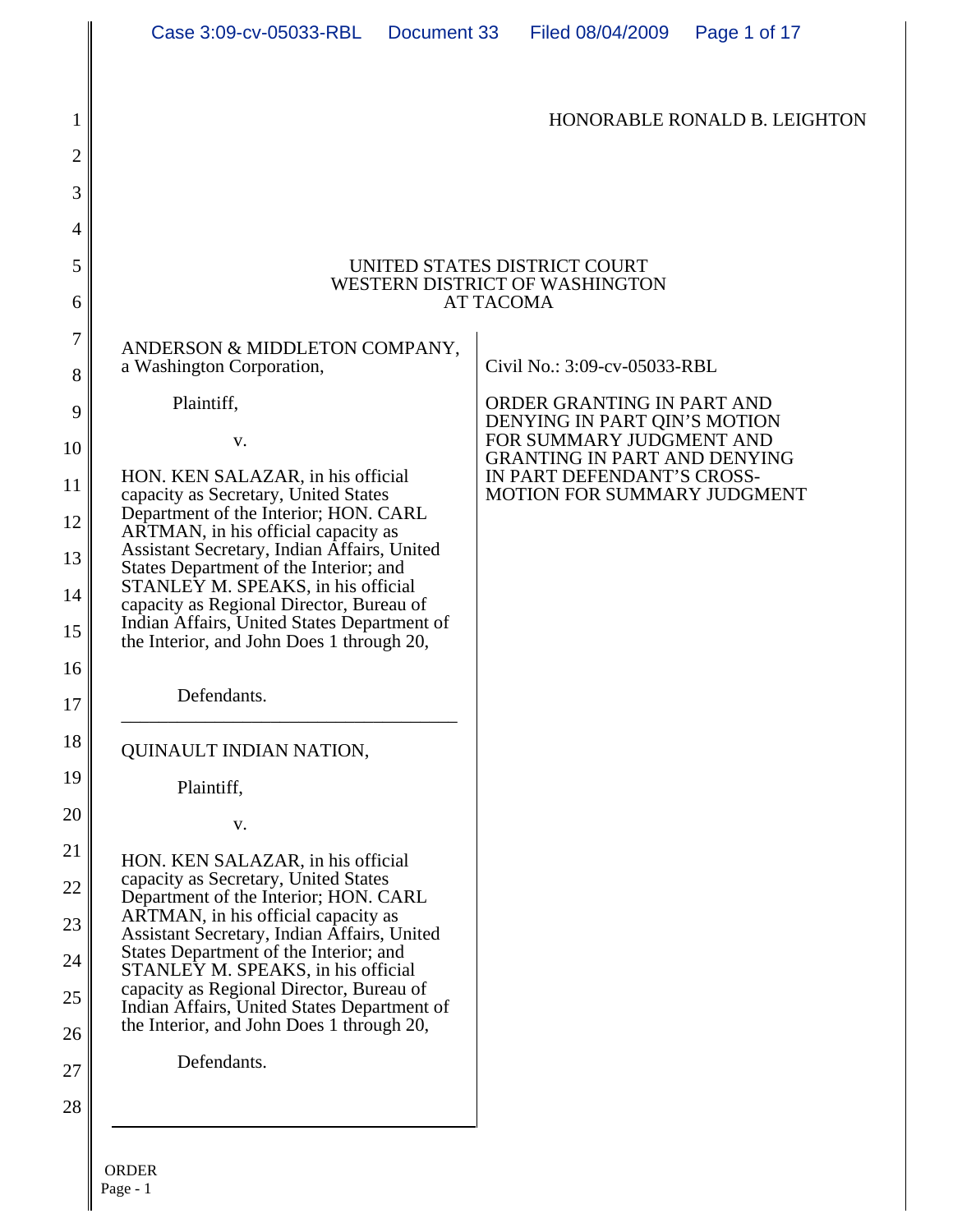This matter comes before the Court on Plaintiff Quinault Indian Nation's Motion for Summary Judgment and Defendant Secretary of the Interior's Cross-Motion for Summary Judgment. For the reasons that follow, QIN's Motion is GRANTED IN PART AND DENIED IN PART and the Defendant's Cross-Motion is GRANTED IN PART AND DENIED IN PART.

#### *I. Summary*

This case involves the bidding process for the sale of 26 parcels of tribal land owned by individual members of the Quinault Indian Tribe.<sup>1</sup> The question before the Court is whether the Bureau of Indian Affairs (BIA) acted arbitrarily and capriciously in its management of the bidding process or its subsequent forfeiture of the Quinault Indian Nation's (QIN) deposit and right to purchase certain of the parcels.

 $\overline{Q}$ IN and Anderson & Middleton Company (A&M) participated in the bidding process for the parcels. A&M bid on 20 of the parcels and QIN bid on all 26 parcels. The BIA determined that although A&M was the high bidder on the 20 parcels, QIN had the right to match that bid and purchase all 26 parcels.<sup>2</sup> Both parties appealed. QIN claimed it had the right to purchase at "fair market value" without having to first match A&M's high bid. A&M argued that it was the high bidder and that QIN did not have the right to match.

The Interior Board of Indian Appeals (IBIA) upheld the BIA's determination on both issues. QIN and A&M each sued the Secretary of the Interior, having authority over the Bureau of Indian Affairs (hereafter "Government"), asking this Court to overturn the IBIA's decision.<sup>3</sup>

- <sup>1</sup> The United States government is the legal owner of the property, but holds it in trust for landowner Helen Sanders and a number of other individual Quinault tribal landowners. Ms. Sanders is the spokesperson for the group.
	- $2$  QIN's right to purchase the other 6 parcels is not at issue here.

<sup>&</sup>lt;sup>3</sup> QIN and A&M each filed lawsuits seeking to overturn the IBIA's decision. A&M's lawsuit was filed under Cause No. 09-5033-RBL. QIN's lawsuit was filed under Cause No. 09-5064-RBL. On March 18, 2009, the cases were consolidated. [Dkt. #13]. This Order resolves both appeals, as well as issues that arose after the IBIA decision.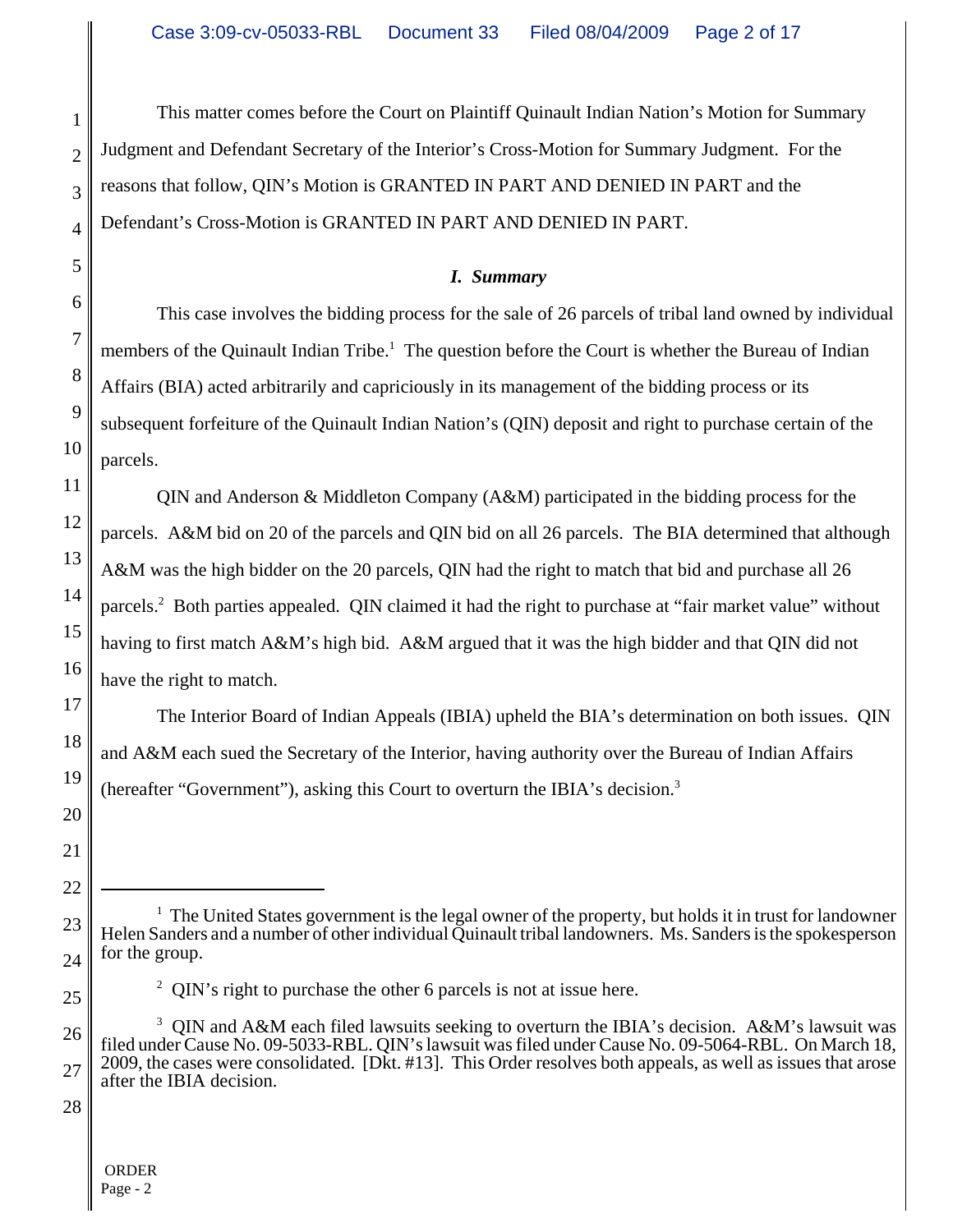QIN argues that the BIA's handling of the bidding process was arbitrary and capricious and that QIN should have been permitted to purchase the parcels at appraised fair market value, without having to participate in the bidding process. A&M argues that QIN was improperly afforded the right to match A&M's bid price under applicable regulations governing sales of Native American trust land. The Government argues that the IBIA decision was proper because the BIA's actions pertaining to the sale were not arbitrary or capricious.

The Court is satisfied that the IBIA's decision affirming the BIA's determination was correct. The remaining issue is whether QIN's failure to timely tender the purchase price for the 20 parcels results in a forfeiture of its right to purchase those parcels. Both the Government and A&M contend that QIN forfeited both its deposit and its statutory right to match A&M's bid when it failed to file either its Motion for a Temporary Restraining Order (TRO) or tender the remaining balance on the 20 parcels within the Agency imposed 30-day payment period, which ended on February 17, 2009.

13 14 15 16 17 18 QIN filed its Complaint with this Court on February 4, 2009 [CV09-5064-RBL, Dkt. #1]. Upon QIN's failure to pay by February 17, 2009, the BIA began the process of forfeiting QIN's deposit and granting A&M the right to purchase the 20 parcels on which A&M had bid. [Dkt. #28 at 5]. QIN filed its TRO Motion on February 18, 2009. [CV09-5064-RBL, Dkt. #9]. The Court granted QIN's TRO Motion, enjoining the forfeture of QIN's deposit and the pending sale of the 20 contested parcels to A&M, on March18, 2009. [CV09-5064-RBL, Dkt. #16].

19 20 21 22 23 24 Both the Government and A&M argue that QIN forfeited its right to the 20 parcels because it failed to satisfy the purchase price, file its TRO, or request a payment extension, on or before February 17, 2009. In response, QIN argues that it is entitled to purchase the 20 parcels because the BIA's bidding process was arbitrary and capricious and because QIN's interest in consolidating fractionated tribal land under the Indian Land Consolidation Act (ILCA) and its subsequent amendments should supercede the determination of the Agency. [Dkt. #30].<sup>4</sup>

25

1

2

3

4

5

6

7

8

9

10

11

12

26

27

<sup>&</sup>lt;sup>4</sup> "The Indian Land Consolidation Act (ILCA) of 1983, as amended in 1991, 2000, and 2004, [25 U.S.C. § 2201-2219] is intended in part to eliminate undivided fractional interests in allotments and consolidate tribal land holdings." 1-15 *Cohen's Handbook of Federal Indian Law* § 15.07(2) (2005 ed.).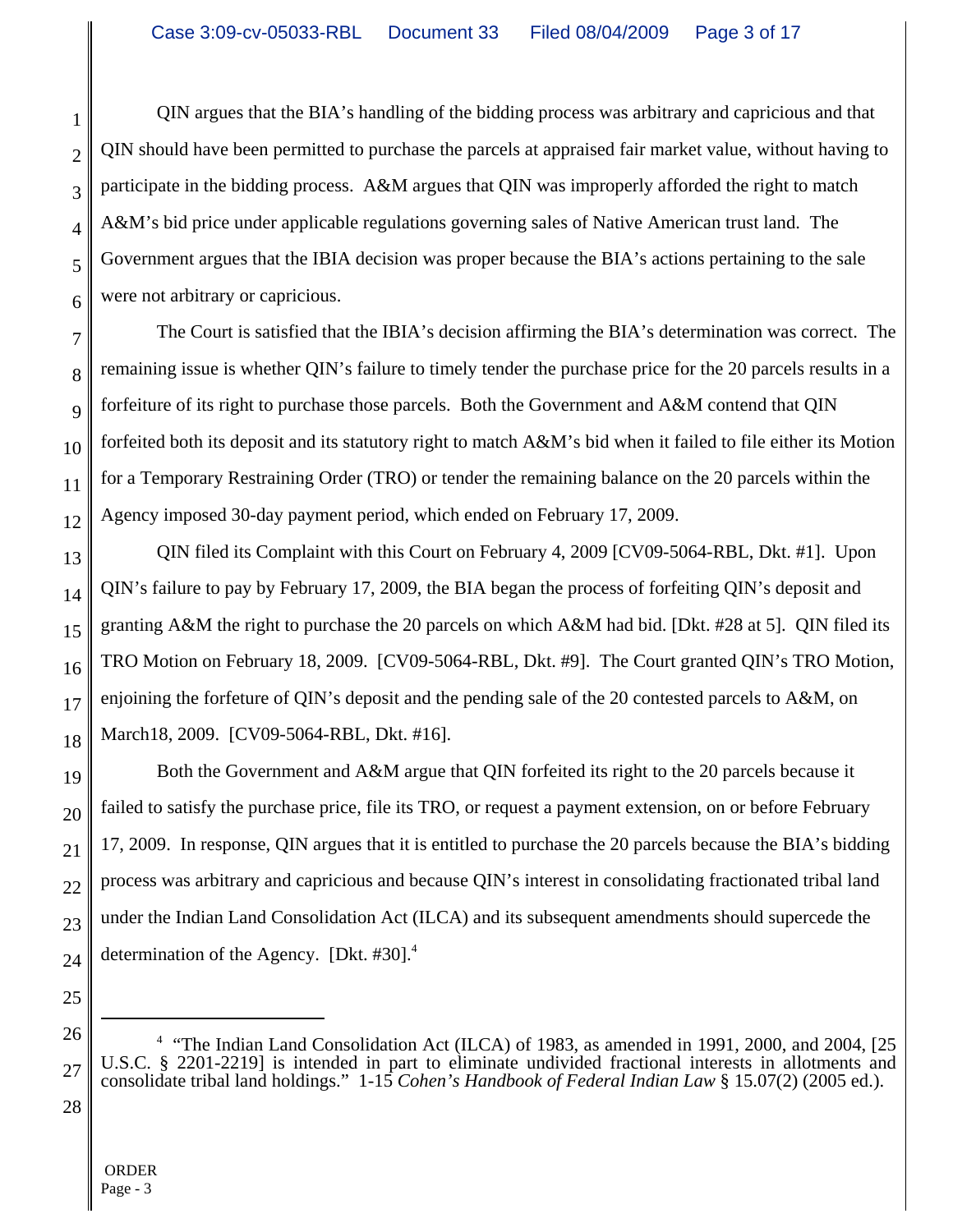Having considered all the evidence, the Court holds that the BIA's actions pertaining to the forfeiture were arbitrary and capricious and violated QIN's statutory right to consolidate tribal land.

#### *II. Discussion*

#### **A. Background**

In July of 2006, Quinault tribal member Ms. Helen Sanders applied to the BIA to sell her trust land under 25 U.S.C. § 483. [CV09-5064-RBL, Dkt. # 14]. The BIA organized a public auction for the land, which comprised 26 parcels. While notice of the auction was published in June, 2007, it did not mention QIN or its statutory right to match the highest bid pursuant to 25 U.S.C. § 2216(f). [CV09-5064- RBL, Dkt. #15].<sup>5</sup> Bidding commenced in July, 2007 and all bids were publicly announced on July 14, 2007. QIN bid \$4.8 million for all 26 parcels. [CV09-5064-RBL, Dkt. #9, Ex. E] A&M bid \$4,391,026 for the purchase of 20 of the 26 parcels. [CV09-5064-RBL Dkt. #13, Ex. P]. A&M made individual, specific bids on 4 of the parcels and a lump-sum offer on the other 16. [CV09-5064-RBL Dkt. #13, Ex. L]. Both A&M and QIN tendered 10% deposits, as required by the BIA bidding procedure.<sup>6</sup>

On July 23, 2007, the BIA determined that (1) QIN was the highest bidder for the six parcels not bid upon by A&M, and (2) that A&M was the highest bidder on the remaining 20 parcels. [CV09-5064- RBL, Dkt.  $#4$ , Ex. IBIA Decision at 7].<sup>7</sup> As is required by 25 U.S.C. § 2216(f), the BIA offered QIN the opportunity to match A&M's bid for the remaining 20 parcels. [*Id*.]. Quinault agreed to match the bid, but did so under protest, claiming that the bidding process and the method used for determining the highest bid were improper. [CV09-5064-RBL, Dkt.#9, Ex. M]. The BIA awarded QIN the right to purchase all 26 parcels for \$5,476,415.00. [CV09-5064-RBL, Dkt. #9, Ex. A].<sup>8</sup>

<sup>&</sup>lt;sup>5</sup>As amended in 2004, 25 U.S.C. § 2216(f) provides the Quinault with the right to match any offer removing the trust status or other restrictions on alienation from Indian-owned land.

<sup>&</sup>lt;sup>6</sup> The Quinault's deposit was \$480,000.00 and A&M's depostit was \$439,102.60. [CV09-5064-RBL, Dkts. # 9 Ex. A, #13 Ex. P].

<sup>&</sup>lt;sup>7</sup> The BIA had earlier requested that A&M break down its lump-sum bid on the 16 parcels to determine whether A&M or QIN was the high bidder for each of those parcels. [CV09-5064-RBL, Dkt. #13, Ex. L]. However, the BIA later determined that Quinault's bid as it pertained to these parcels would not be able to exceed that of A&M's regardless of how the bids were itemized out after the fact.

<sup>&</sup>lt;sup>8</sup> This amount represents the match price for A&M's bid amount for the 20 parcels, \$4,391,026.00, plus the \$1,085,389.00 bid by the Quinault for the remaining six parcels. [CV09-5064-RBL, Dkt. # 4, Ex. BIA Letter re: 20 Parcels, BIA Letter re: 6 Parcels]. ORDER

Page - 4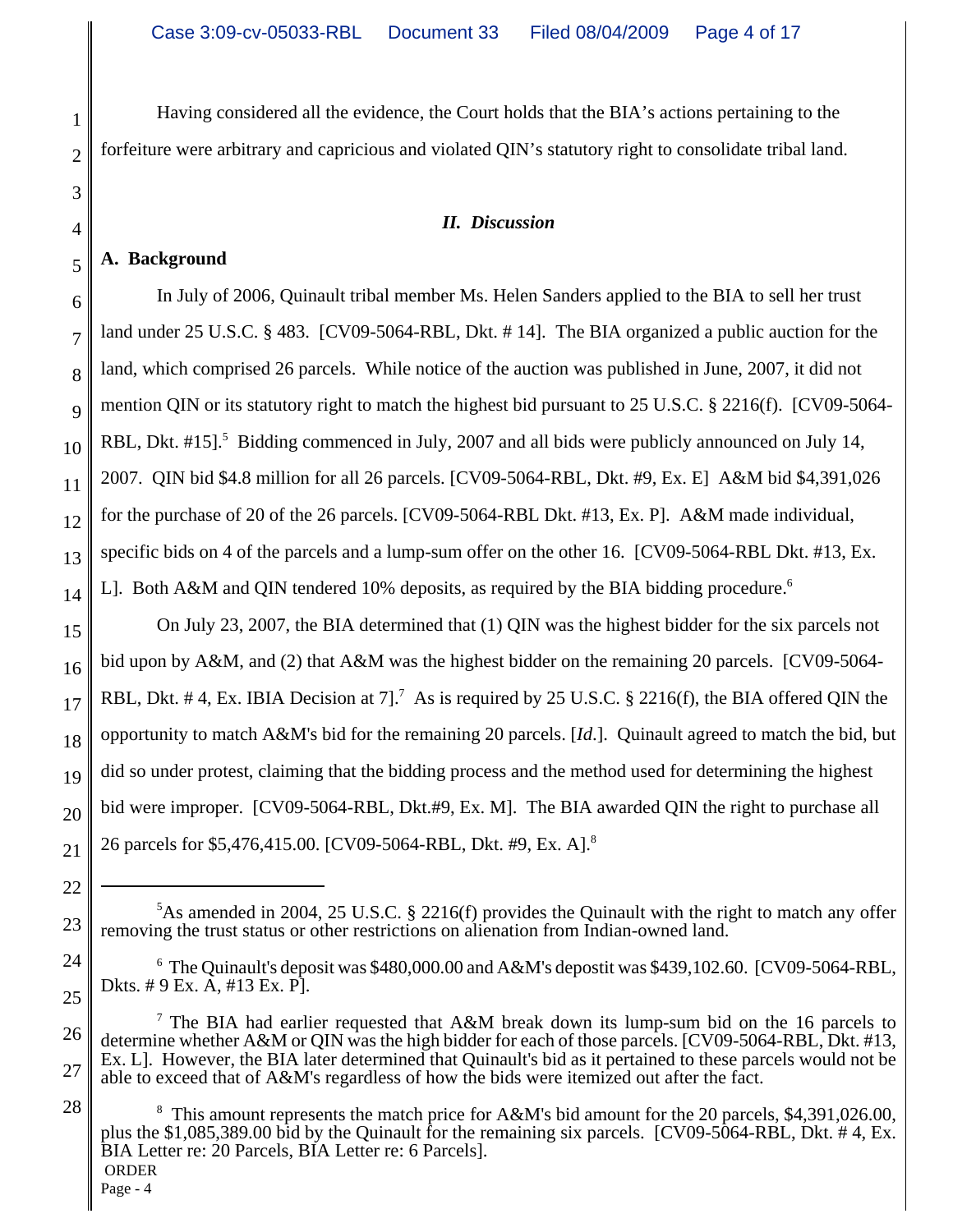Both A&M and QIN appealed the BIA decision. [CV09-5064-RBL, Dkt. # 4] (IBIA Decision). QIN argued that the bid evaluation process was flawed, that the price for all 26 parcels was too high, and that it should have been able to buy the parcels at "fair market value" without having to participate in the bidding process. [*Id.*]. A&M claimed that QIN should not have been permitted to match A&M's bid on the 20 parcels and that A&M should be allowed to purchase these parcels for its original bid price. [*Id*].

6 7 8 9 10 11 12 13 14 15 The IBIA rejected both parties' arguments and affirmed the BIA's decision to sell the parcels to QIN for \$5,476,415.00. *[Id.*]. QIN was given until February 17, 2009 (30 days) to tender full payment.<sup>9</sup> The BIA sent two letters to QIN after the IBIA decision and before the end of the 30-day period regarding payment. The first, dated January 13, 2009, stated that QIN's failure to deposit the remainder of the entire purchase price for the 26 parcels within the 30-day period "may constitute a forfeiture of the 10% [already] deposited."[CV09-5064-RBL, Dkt. # 4, Ex. #3]. The second, sent on January 23, 2009 after A&M filed suit with this Court,<sup>10</sup> reminded OIN of its obligation to tender the entire amount for the 6 parcels not bid on by A&M. The letter also stated that it was unclear "whether [A&M's] potential injunction . . . [would] interfere with the payment process for the [other] 20 tracts."11 [CV09-5064-RBL, Dkt. #4, Ex. #4].

16 17 18 19 On February 4, 2009 QIN filed suit challenging the actions of the BIA and the IBIA decision. [CV09-5064-RBL, Dkt. # 1]. Both QIN's suit and A&M's related suit were filed before QIN's payment deadline of February 17, 2009. At the expiration of the deadline, QIN had failed to tender any additional sums to the BIA.<sup>12</sup> On February 18, 2009, QIN filed its TRO Motion to stay the forfeiture of QIN's

21 22

23

24

26

20

1

2

3

4

5

 $11$  Both the letters appear to have been sent only to QIN.

<sup>&</sup>lt;sup>9</sup> QIN's remaining balance due is \$4,996,415. It is the difference between the final bid price of \$5,476,415.00 and the deposit already paid by the Quinault of \$480,000.00.

<sup>25</sup> <sup>10</sup> On January 21, 2009, A&M filed suit with this Court challenging the December 30, 2008 IBIA decision. [Dkt. #1].

<sup>27</sup> 28 <sup>12</sup> When QIN failured to pay within 30 days, the BIA began the process of forfeiting QIN's deposit and selling the 20 parcels to A&M. Because QIN remained the highest bidder on the other 6 parcels, the BIA remained willing to sell QIN these parcels despite the lapse in payment. On March 20, 2009, BIA and QIN stipulated to the sale of the remaining 6 parcels to QIN. [Dkt.  $\frac{1}{2}[14]$ . The sale was approved by Order of this Court on March 23, 2009. [Dkt.# 15]. ORDER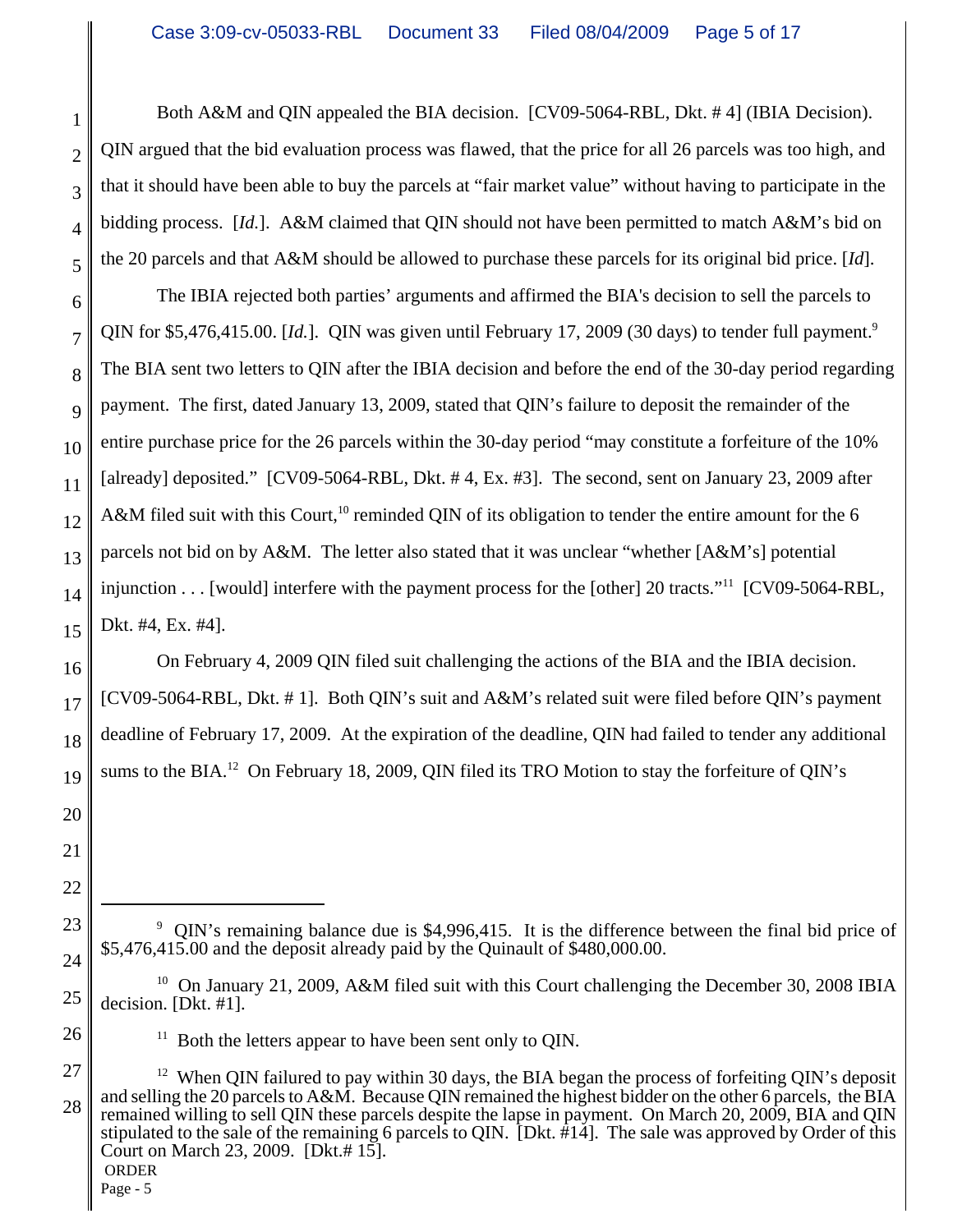deposit and the sale of the 20 contested parcels to A&M pending the outcome of this case. [CV09-5064- RBL, Dkt.#9. QIN's TRO motion was granted by this Court on March 18, 2009.<sup>13</sup>

## *1. A&M's Claims*

1

2

3

4

5

6

7

8

9

10

11

19

23

A&M argues that it is entitled to purchase the 20 parcels whether or not QIN is able to tender the remaining \$4,996,415 still outstanding on the sale. [Dkts. #5, 26]. A&M claims that 25 C.F.R. §§ 152.26 and 152.27 provide for an exception to QIN's statutory right to match under 25 U.S.C. § 2216(f). [Dkt. #26]. They contend that the seller has a right to "opt out" of a match by refusing to consent and that "a methodology exists" [Dkt. #26 at 4] whereby a right to match must be disclosed in the Invitation to Bids if the seller does not opt out. A&M argues that Helen Sanders did in fact exercise her right to opt out and the Invitation to Bid reflected this by omitting any reference to a right to match. Alternatively, it argues that if Sanders did not opt out, the BIA failed to properly disclose the right to match in the Invitation.

12 13 14 15 16 17 18 A&M also claims that QIN's failure to satisfy the remaining purchase price on the 20 parcels within the 30-day administrative process deadline forfeited QIN's conditional statutory right to match A&M's bid. Specifically, it argues that QIN failed to request an extension of the deadline pursuant to 25 C.F.R. §  $152.28(c)(1)$  and that QIN's TRO Motion, although eventually granted by this Court, was not filed until after the 30-day payment period had already expired. [Dkt*.* #26 at 2]. A&M argues that it has properly preserved its right as high bidder and seeks to submit the balance of the purchase price for the 20 parcels once the Temporary Restraining Order enjoining the sale is lifted. [Dkt.# 26 at 3].

# *2. QIN's Claims*

20 21 22 QIN argues that the land consolidation rights afforded it under the Indian Land Consolidation Act (ILCA) and its subsequent amendments (25 U.S.C. § 2201 *et seq.*) do not require it to participate in a public, competitive bidding process to purchase the trust allotments at issue. [Dkt. #25 at 2]. QIN also

<sup>24</sup> 25 26 27 <sup>13</sup> In its Order Granting OIN's Motion for TRO, this Court acknowledged that the February 17, 2009 deadline had already passed but nonetheless stayed the forfeiture of QIN's deposit and the sale of the 20 contested parcels to A&M until a decision was reached on the merits. [CV09-5064-RBL, Dkt. #16 at 8]. Applying the 4-part test established by the Supreme Court in *Winter v. Natural Resources Defense Council, Inc.*, \_\_U.S.\_\_\_, 129 S.Ct. 365, 374 (Slip Opinion) (2008), this Court held that permitting the forfeiture of QIN's deposit and the sale of the 20 contested parcels to A&M while QIN was waiting the resolution of a good faith dispute had a substantial likelihood of causing irreparable harm and did not serve the public interest. [*See* CV09-5064-RBL, Dkt.# 16].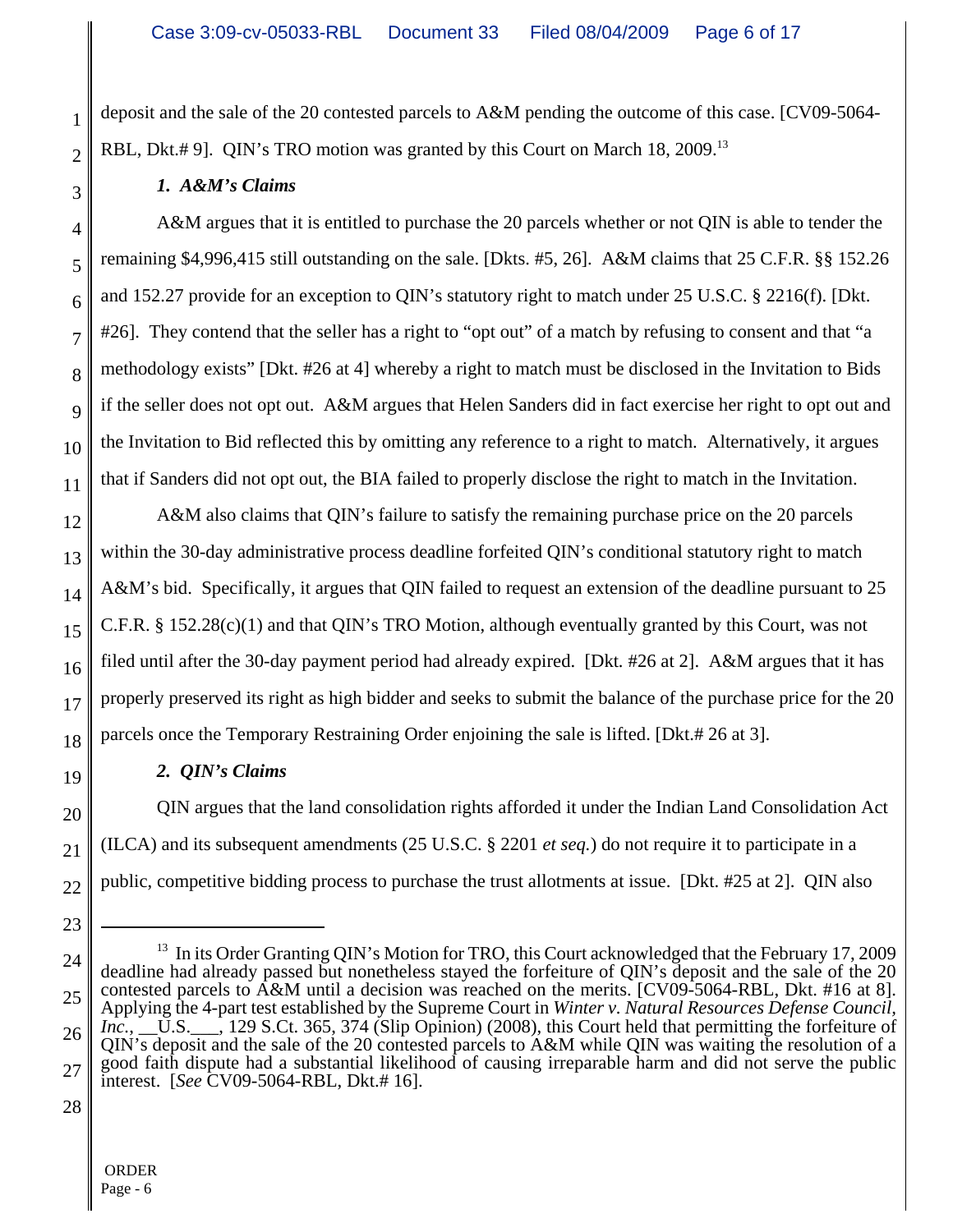2 4 6 argues that even if it is not exempt from the bidding process, the BIA's method for determining the price it was entitled to match was arbitrary and capricious, because the BIA failed to make clear the manner in which it would determine the high bid for each parcel.<sup>14</sup> QIN also claims that the BIA's failure to disclose the Tribe's right to match in the Notice of Sale invited inflated bids for the allotments, which violated QIN's right to purchase trust allotments "at fair value" pursuant to  $\S 2216(f)(1)(B)$ . [Dkt. #25 at 21].

7 8 9 QIN argues that it did not forfeit its right to purchase the 20 parcels when it failed to satisfy the purchase price within the 30-day payment period pursuant to 25 C.F.R. § 152.28(c)(2) because the BIA's regulatory authority is dated and superceded by 25 U.S.C. § 2216.

10 [Dkt. #30].

1

3

5

11

# *3. The Government's Claims*

12 13 14 15 16 17 18 19 The Government asks that the Court deny QIN's Motion for Summary Judgment and dismiss its claims. The Government contends that the IBIA correctly rejected all arguments raised by QIN and A&M in affirming the underlying BIA action. It also argues that the IBIA's decision should not be set aside under 5 U.S.C. § 706(2)(a) because neither the BIA's actions conducting the sale nor the IBIA's decision to uphold the BIA's actions were arbitrary or capricious. [Dkt. #28]. The Government also contends that the BIA's subsequent award of the sale to A&M was not arbitrary or capricious because QIN forfeited its right to the sale when it failed to pay the bid amount within the 30-day period pursuant to 25 C.F.R. § 152.28(c)(2).

20 **B. Jurisdiction and Venue**

21 22 Venue is proper in this Court pursuant to Title 28 U.S.C. § 1391(e). The Court has subject matter jurisdiction pursuant to 28 U.S.C. § 1331 and the Administrative Procedures Act (APA), 5 U.S.C. § 702.15

28

23

<sup>&</sup>lt;sup>14</sup> The BIA allegedly used "'an equitable parcel-by-parcel' comparison to arrive at the 'highest potential value'" when determining the high bid for the properties. [Dkt. #25 at 21].

<sup>25</sup> 26 27 <sup>15</sup> While 28 U.S.C. § 1331 grants the district courts original jurisdiction over all civil actions arising under the Constitution, laws, or treaties of the United States, it does not waive the Government's sovereign immunity. *Eagle-Picher Indus., Inc. v. United States*, 901 F.2d 1530, 1532 (10th Cir.1990). However, sovereign immunity is waived pursuant to the Administrative Procedures Act (APA), 5 U.S.C. § 702. ("An action in a court of the United States seeking relief other than money damages and stating a claim that an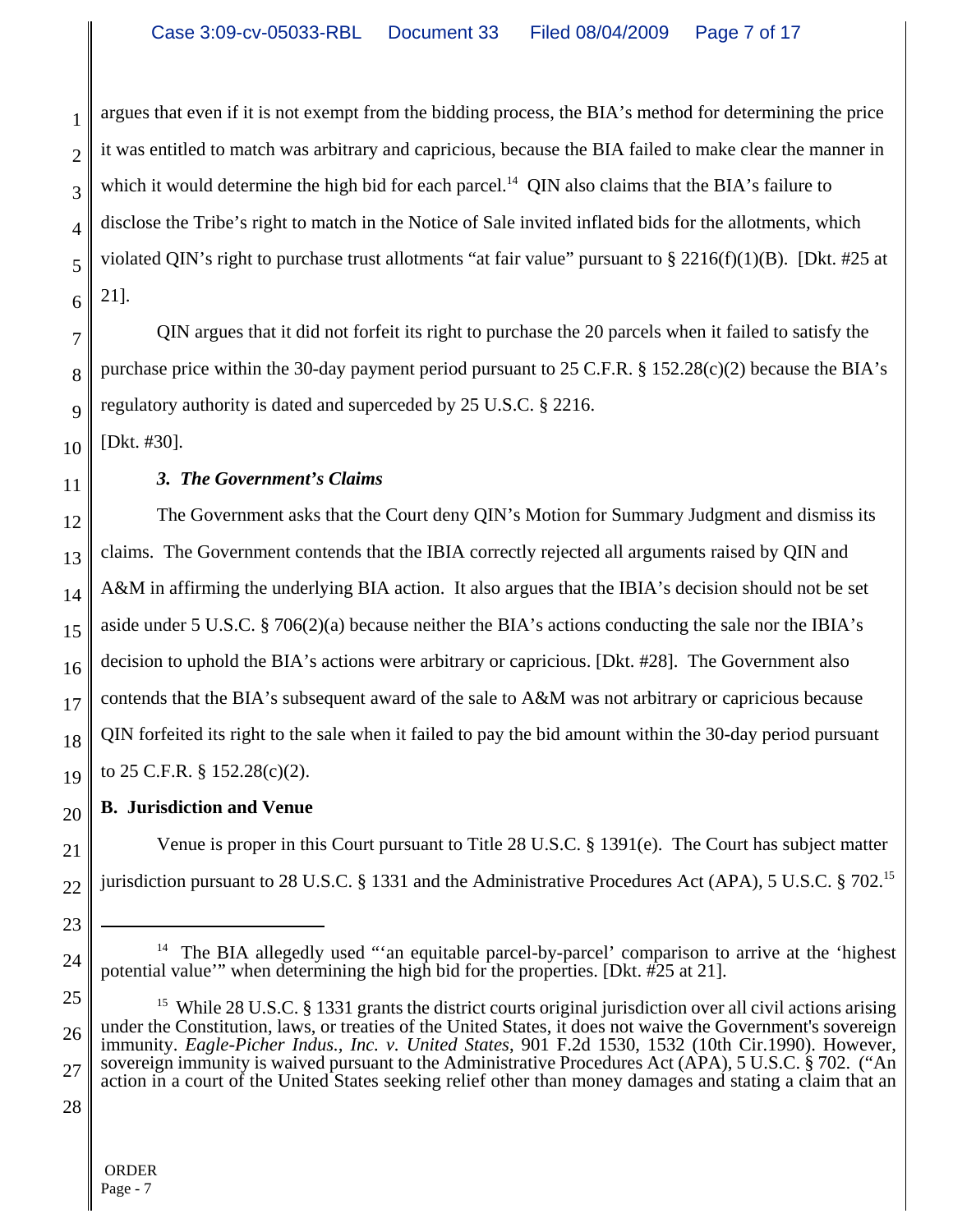Section 702 provides in pertinent part: "A person suffering a legal wrong because of agency action, or adversely affected or aggrieved by agency action within the meaning of a relevant statute, is entitled to judicial review thereof." 5 U.S.C. § 702.

# **C. QIN's Appeal is Brought Pursuant to a Final Agency Action**

5 6 7 8 9 10 11 12 The Government contends that the Court does not have jurisdiction to hear QIN's claim because there was no final agency action at the time QIN filed its Complaint.<sup>16</sup> [Dkt. #28 at 17]. Under the APA, an agency action is only subject to judicial review if the action is "final." 5 U.S.C. § 704. An action's "finality" depends on "whether the process of administrative decisionmaking has reached a stage where judicial review will not disrupt the orderly process of adjudication and whether rights and obligations have been determined or legal consequences will flow from agency action." *Port of Boston Marine Terminal v. Rederiaktiebolaget Transatlantic*, 400 U.S. 62, 71 (1970) (citing *ICC v. Atlantic Coast Line R. Co.*, 383 U.S. 576, 602 (1966)).

13 14 15 16 17 18 The Court holds that there were legal obligations resulting from agency action that were in effect before either QIN's Complaint or TRO were filed. QIN's right to match at its desired purchase price was invalidated by the IBIA and it is undisputed that the decision of the IBIA is a final agency action within the meaning of 5 U.S.C. § 704. The BIA's imposition of the 30-day payment period is part of the underlying IBIA decision in that it is one of the "legal consequences that flow" from it. [Dkt.# 30 at 3]. As such, QIN's appeal was brought pursuant to a final agency action and is properly before this Court.

#### 19 **D. Standard of Review**

# *1. Review of Agency Action*

This Court reviews the BIA's actions under an "arbitrary and capricious" standard of review. Reviewable agency actions include "the whole or part of an agency rule, order, license, sanction, relief, or

28

20

21

22

23

1

2

3

<sup>24</sup> 25 agency or an officer or employee thereof acted or failed to act in an official capacity or under color of legal authority shall not be dismissed nor relief therein be denied on the ground that it is against the United States or that the United States is an indispensable party.")

<sup>26</sup> 27 <sup>16</sup> The Government argues that at the time QIN filed its Complaint the "time period for submitting the remainder of the purchase price had not yet expired and the BIA had not yet formulated an intent to forfeit QIN's bid deposit" pursuant to 25 C.F.R.  $\S$  152.28(c)(2). [Dkt. #28 at 18].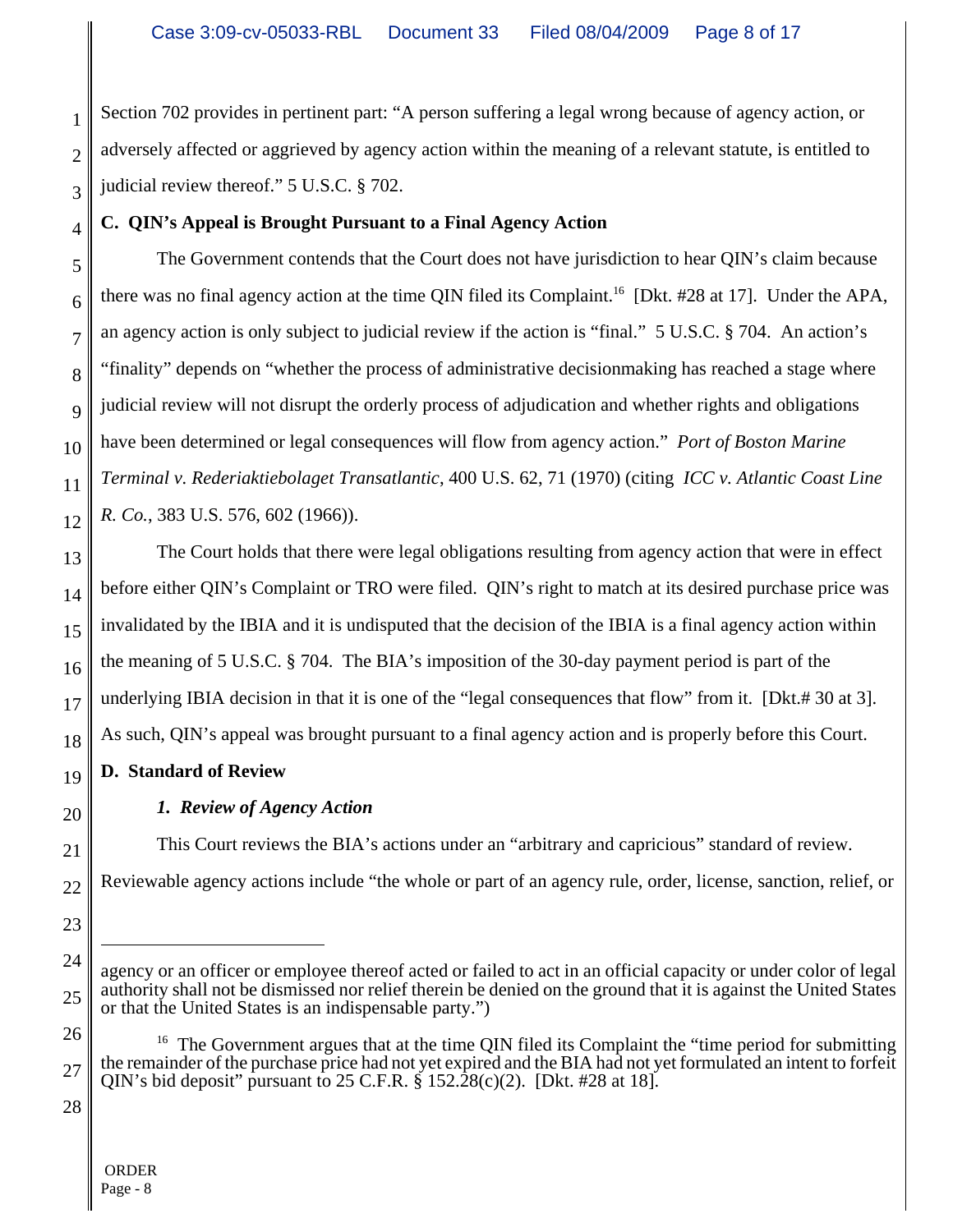the equivalent or denial thereof, or a failure to act." 5 U.S.C. § 551(13). When reviewing agency actions under the APA:

> [T]he reviewing court shall decide all relevant questions of law, interpret constitutional and statutory provisions, and determine the meaning or applicability of the terms of an agency action. [Specifically, the Court shall] "compel agency action unlawfully withheld or unreasonably delayed; and hold unlawful and set aside agency action, findings, and conclusions found to be— arbitrary, capricious, an abuse of discretion, or otherwise not in accordance with law; contrary to constitutional right, power, privilege, or immunity; in excess of statutory jurisdiction, authority, or limitations, or short of statutory right[.] 5 U.S.C.  $§ 706(2)(A)-(C)).$

9 10 The "arbitrary and capricious" standard of review under the APA is used to review decisions of the BIA. *McAlpine v. U.S.*, 112 F.3d 1429, 1436 (10<sup>th</sup> Cir., 1997).

11 12 13 14 15 16 When a district court reviews an agency's interpretation of its own regulations, the court should defer to the agency "unless [the agency's interpretation] is plainly erroneous or inconsistent with the regulation<sup>[s]</sup>." *Pyramid Lake Paiute Tribe of Indians v. Hodel*, 882 F.2d. 364, 369 (9<sup>th</sup> Cir. 1989) (quoting *Marathon Oil Co. v. United States*, 807 F.2d 759, 765 (9th Cir.1986) (quoting *Udall v. Tallman*, 380 U.S. 1, 16-17, 85 S.Ct. 792, 801 (1965))).

# 17

18

1

2

3

4

5

6

7

8

# *2. Summary Judgment*

19 20 21 22 23 24 25 26 Both QIN and the Government have moved for summary judgment. The Government argues that QIN no longer has the right to purchase the 20 contested parcels at any price because the BIA's bidding process was neither arbitrary nor capricious and because QIN failed to comply with the regulatory payment deadline. [Dkt. #28]. QIN contends that it is entitled to purchase the 20 parcels because the BIA's bidding process was arbitrary and capricious. QIN also argues that its interest in consolidating fractionated tribal land under the Indian Land Consolidation Act (ILCA) and its subsequent amendments should supercede the determination of the Agency. [Dkt. #30].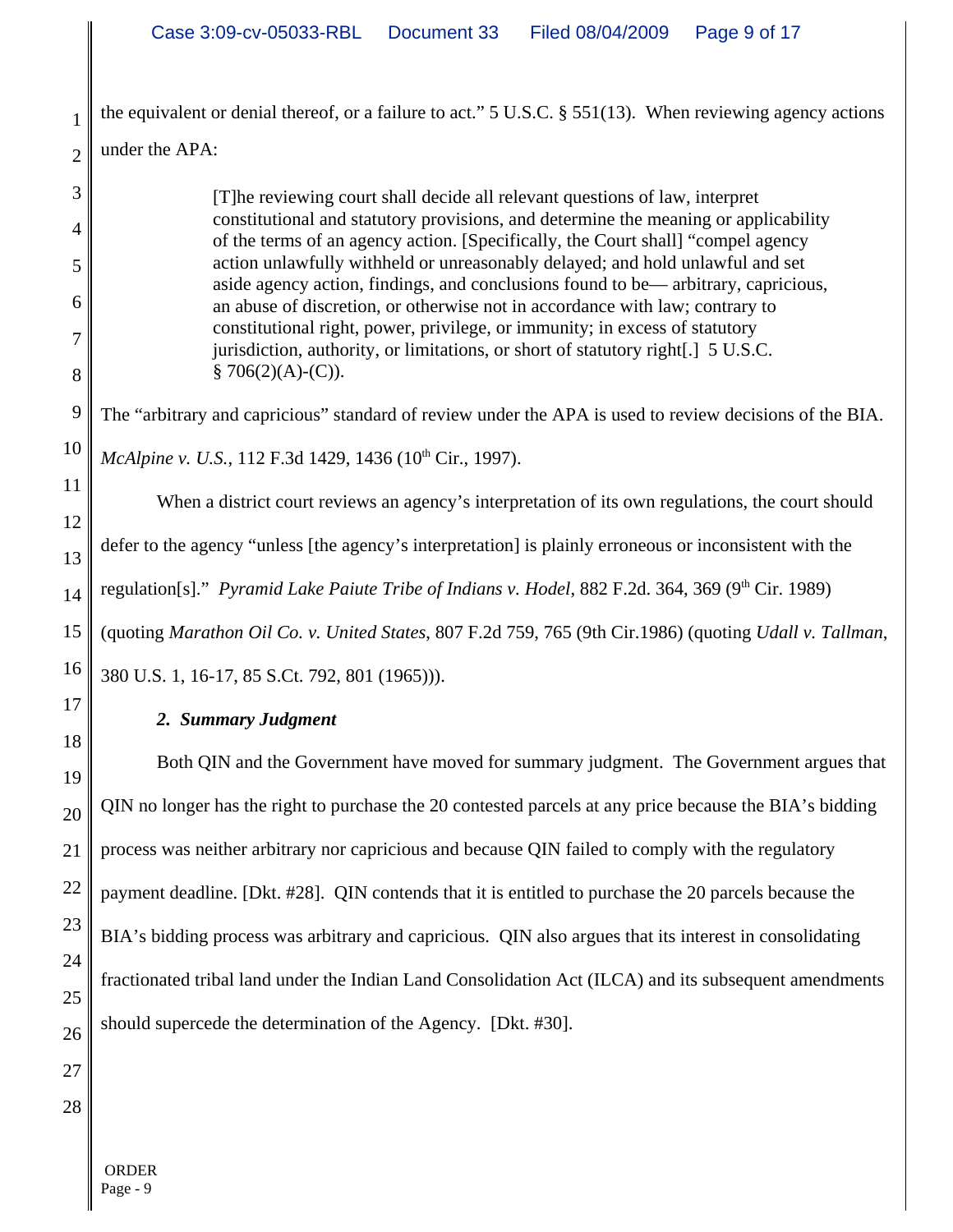Summary judgment is appropriate when, viewing the facts in the light most favorable to the nonmoving party, there is no genuine issue of material fact which would preclude summary judgment as a matter of law. Once the moving party has satisfied its burden, it is entitled to summary judgment if the non-moving party fails to present, by affidavits, depositions, answers to interrogatories, or admissions on file, "specific facts showing that there is a genuine issue for trial." *Celotex Corp. v. Catrett*, 477 U.S. 317, 324 (1986). "The mere existence of a scintilla of evidence in support of the non-moving party's position is not sufficient." *Triton Energy Corp. v. Square D Co.*, 68 F.3d 1216, 1221 (9<sup>th</sup> Cir. 1995). Factual disputes whose resolution would not affect the outcome of the suit are irrelevant to the consideration of a motion for summary judgment. *Anderson v. Liberty Lobby, Inc*., 477 U.S. 242, 248 (1986). In short, "summary judgment should be granted where the nonmoving party fails to offer evidence from which a reasonable jury could return a verdict in its favor." *Triton Energy*, 68 F.3d at 1221.

# **E. The BIA's Process for Determining the High Bidder Was Not Arbitrary or Capricious**

# *1. The BIA's Bidding Process was not Arbitrary or Capricious*

17 18 19 20 21 22 23 24 25 QIN alleges that the BIA's notice and prospectus of the sale failed to provide criteria by which bidders could discern how competing bids would be determined, i.e., on a "parcel-by-parcel" basis or by total package bids. [Dkt. #25 at 10, 21]. However, as the IBIA correctly pointed out, "[n]othing in the regulations requires BIA to provide this information . . . [The] BIA reserved full authority to consider bids on either basis [which is] consistent with BIA's trust responsibility to the owners of the land to obtain the highest and best value for the lands." *Quinault v. Bureau of Indian Affairs*, 48 IBIA 186, 196, 2008 WL 5539400 (I.B.I.A.). The Court affirms the IBIA's finding that the BIA's actions in the initial bidding process were not arbitrary or capricious.

26

1

2

3

4

5

6

7

8

9

10

11

12

13

14

15

16

27

*2. QIN Had to Paricipate in the Public Bidding Process to Exercise its Right to Purchase the Trust Allotments*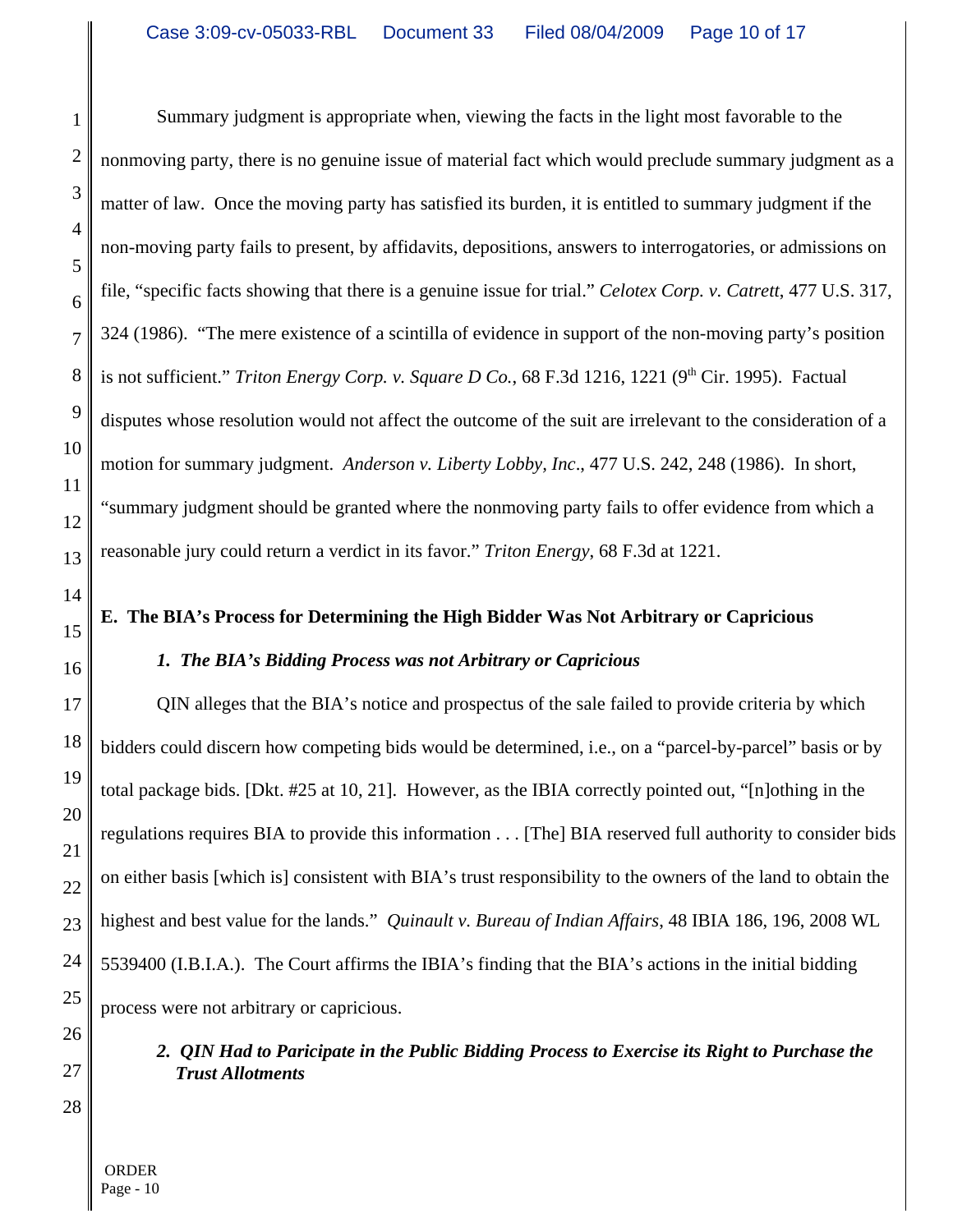| 1<br>$\overline{2}$ | QIN argues that 25 U.S.C.§ 2216(f) affords it the right to preempt the open, public, bidding                                                                                                                                                                                                                                                                                                                |  |  |  |  |
|---------------------|-------------------------------------------------------------------------------------------------------------------------------------------------------------------------------------------------------------------------------------------------------------------------------------------------------------------------------------------------------------------------------------------------------------|--|--|--|--|
| 3                   | process for the sale of trust lands and that it should be able to purchase the parcels at "fair market value."                                                                                                                                                                                                                                                                                              |  |  |  |  |
| 4                   | [Dkt. #25 at 21]. Thus its argues that the BIA's determination of the purchase price QIN had to meet was                                                                                                                                                                                                                                                                                                    |  |  |  |  |
| 5                   | arbitrary and capricious under the statute. [Dkt. #25 at 19-21]. 25 U.S.C. 2216(f) states in pertinent part                                                                                                                                                                                                                                                                                                 |  |  |  |  |
| 6                   | that:                                                                                                                                                                                                                                                                                                                                                                                                       |  |  |  |  |
| 7<br>8<br>9<br>10   | before the Secretary approves an application to terminate the trust status<br>the Indian tribe with jurisdiction over the parcel shall have the opportunity $\dots$<br>to match any offer contained in the application; or $\dots$ in a case in which there<br>is no purchase price offered, to acquire the interest in the parcel by paying the<br>fair market value of the interest. 25 U.S.C. § 2216(f). |  |  |  |  |
| 11                  | As the IBIA stated in its decision, "[n]othing in subsection $2216(f)$ [entitles] the Nation to a right of                                                                                                                                                                                                                                                                                                  |  |  |  |  |
| 12                  | first refusal to purchase for the appraised fair market value, and thus to preclude the market value from                                                                                                                                                                                                                                                                                                   |  |  |  |  |
| 13                  | being defined in an open and competitive bidding or negotiation process." Quinault, 48 IBIA at 201. The                                                                                                                                                                                                                                                                                                     |  |  |  |  |
| 14<br>15            | Tribe's right to match prior to approval of an application to terminate trust status does not equate to a                                                                                                                                                                                                                                                                                                   |  |  |  |  |
| 16                  | blanket right to purchase without competition. While the Tribe may indeed have the opportunity to                                                                                                                                                                                                                                                                                                           |  |  |  |  |
| 17                  | purchase trust land at appraised fair market value, this is only true once the sale is advertised, an open                                                                                                                                                                                                                                                                                                  |  |  |  |  |
| 18                  | bidding process is conducted and no other offers for the purchase price are made. [Id. at 14-16]. The                                                                                                                                                                                                                                                                                                       |  |  |  |  |
| 19                  | IBIA's interpretation of § 2216(f) was neither arbitrary nor capricious. QIN had a statutory right to match                                                                                                                                                                                                                                                                                                 |  |  |  |  |
| 20<br>21            | the highest bid, but did not have the right to preempt the bidding process and purchase trust allotments at                                                                                                                                                                                                                                                                                                 |  |  |  |  |
| 22                  | an appraised fair market value                                                                                                                                                                                                                                                                                                                                                                              |  |  |  |  |
| 23                  | 3. 25 C.F.R. §§ 152.26 and 152.27 Do Not Deprive QIN of the Right to Match A&M's Bid                                                                                                                                                                                                                                                                                                                        |  |  |  |  |

A&M claims that the BIA was not required by 25 U.S.C. § 2216(f) to offer QIN the opportunity to match A&M's bid price on the 20 parcels because the seller properly "opted out" of this opportunity pursuant to 25 C.F.R. § 152.27(b)(1). [Dkt.# 5 at 3-6; Dkt. #26]. A&M claims that 25 C.F.R. §

24

25

26

27

28

 ORDER Page - 11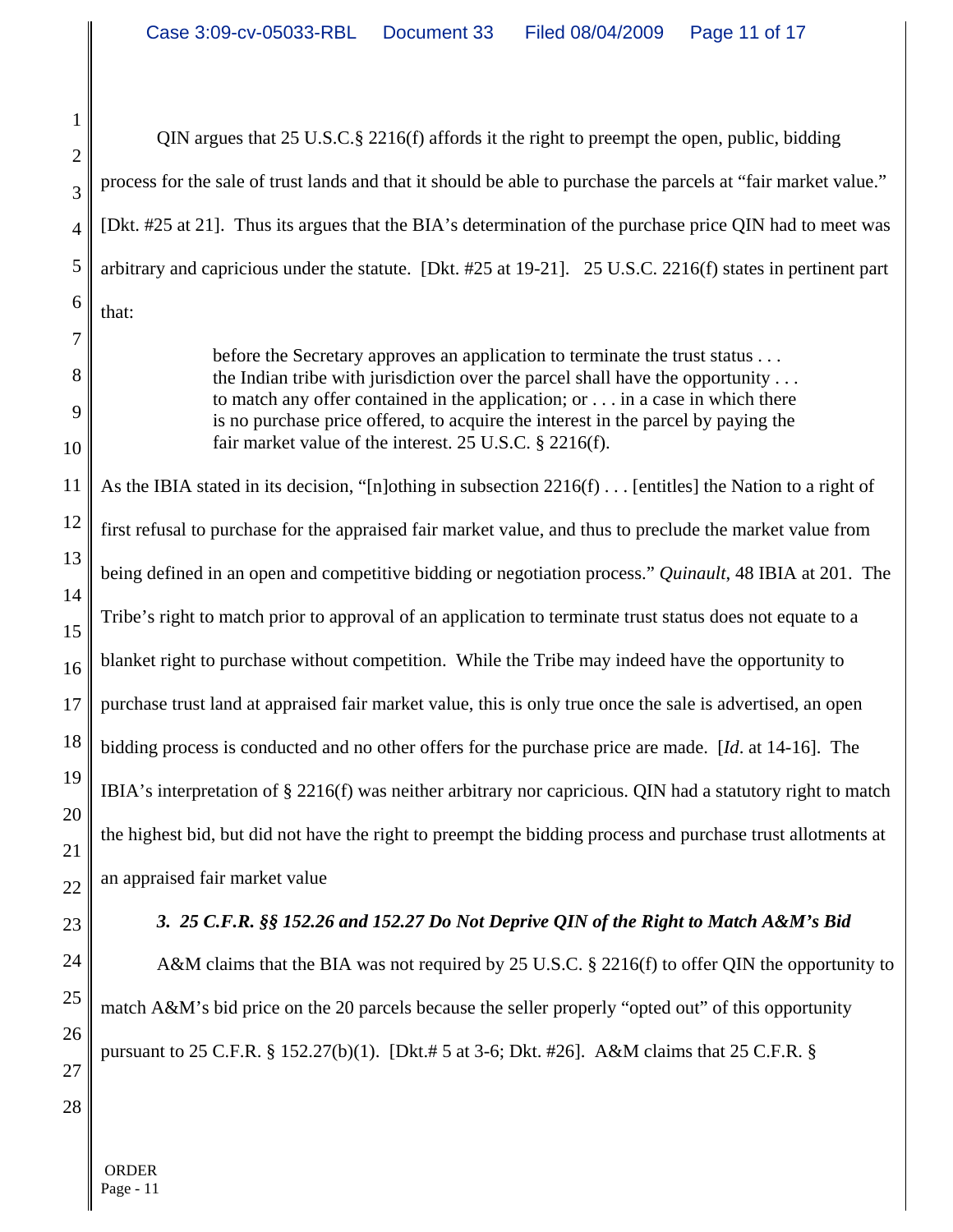1 2 3 4 5 6 7 8 9 10 11 12 13 14 15 16 152.27(b)(1) is not irreconcilable with QIN's statutory right to match under 25 U.S.C. § 2216(f) and that the regulation should apply in this case. [*Id*.]. A&M argues that the regulation "provides a procedure for implementing . . . the right to match in the context of sales of Indian trust lands" (emphasis in original) [Dkt. #5 at 4]. Subsection 152.27(b)(1), however, conditions a tribe's right to match on "the consent of the owner and when the notice of sale so states," whereas  $\S 2216(f)$  provides a tribe the mandatory opportunity to match. It is well established that a statute will trump where conflicts or inconsistencies between a statute and regulation arise. *United States v. Kriesel*, 416 F.Supp.2d 1037, 1039 (W.D.Wash. 2006).<sup>17</sup> The IBIA has come to the same conclusion: "[w]here there are discrepancies between a BIA regulation and a later-enacted statute, the statute controls." *Bernard v. Acting Great Plains Director*, 46 IBIA 28, 42 (2007) (citing *Miller v. Rocky Mountain Regional Director*, 36 IBIA 305, 309-10 (2001)); *Prairie Island Indian Community v. Minneapolis Area Director*, 25 IBIA 187, 191 (1994)). As such, the BIA's action affording QIN a right to match pursuant to 25 U.S.C. § 2216(f) was not arbitrary or capricious, and the IBIA's decision on this point was correct.

#### 17 **F. QIN's Failure to Satisfy the Purchase Price within the Administrative Process Deadline Did Not Forfeit Its Deposit or Right to Purchase the 20 Parcels**

18 19 20 21 22 23 The Government and A&M assert that QIN's failure to satisfy the remaining purchase price or file its TRO within the 30-day payment period constitute a forfeiture of its deposit and right to match on the 20 parcels pursuant to 25 C.F.R. § 152.28(c)(2). [Dkt. #26 at 2 and Dkt.# 28 at 14]. The 30-day payment period ended on February 17, 2009. QIN filed its Complaint with this Court on February 4, 2009 and filed its TRO Motion on February 18, 2009. [CV09-5064-RBL, Dkt. #9].

- 24
- 25

<sup>26</sup> 27  $17$  The BIA has proposed regulatory changes to make 25 C.F.R. more accurately reflect the current language of 25 U.S.C. § 2216(f). Specifically, the changes to 25 C.F.R.§ 152 would "grant tribes the opportunity to purchase trust or restricted lands being proposed for transfer out of trust or to unrestricted status." 71 Fed. Reg. 45174, 45193-194 (Aug. 8, 2006).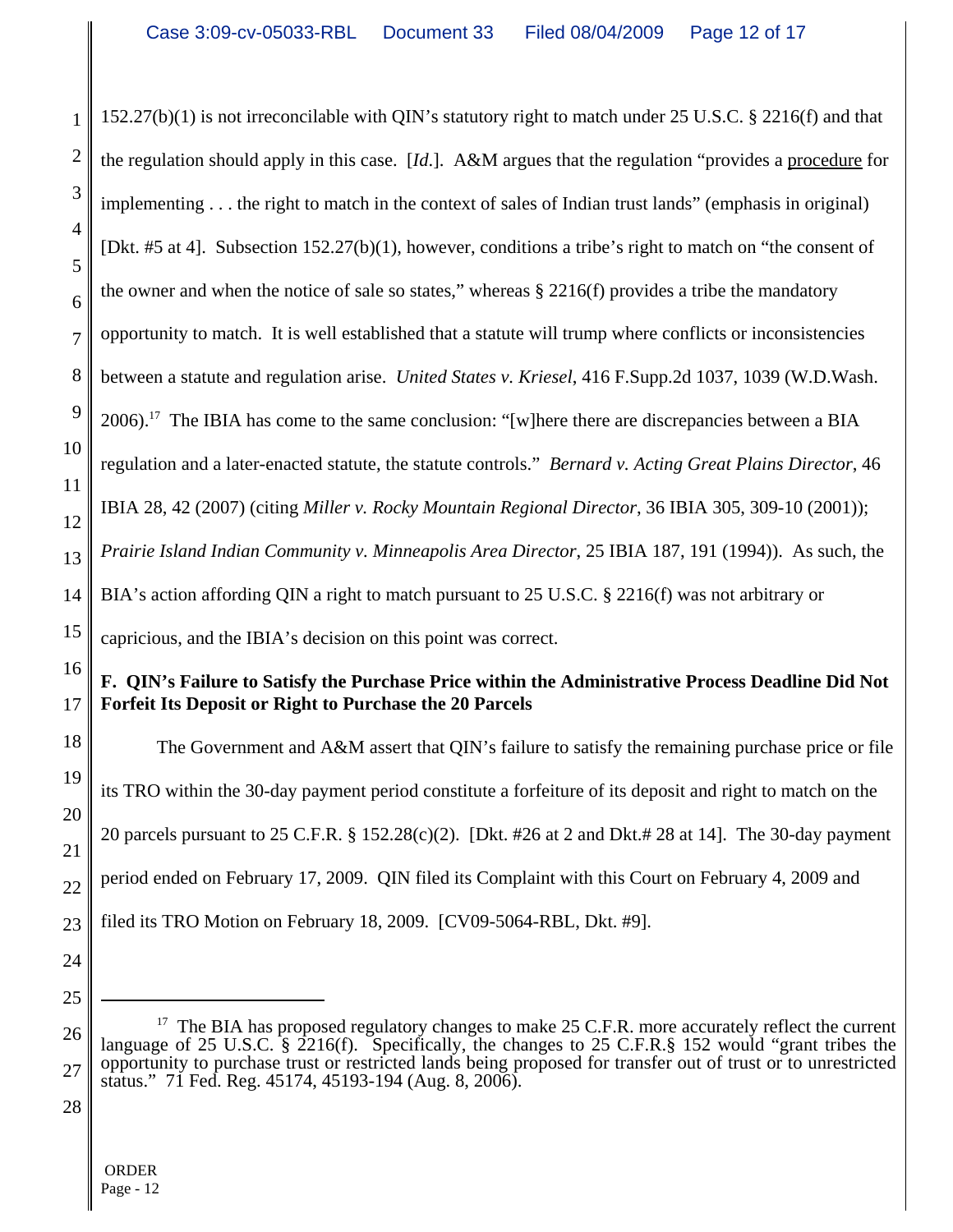| $\mathbf{1}$        | Under 25 CFR $\S 152.28(c)(2)$ "[t]he Secretary shall award the bid and notify the apparent                                                                                                                     |  |  |  |  |
|---------------------|-----------------------------------------------------------------------------------------------------------------------------------------------------------------------------------------------------------------|--|--|--|--|
| $\overline{c}$      | successful bidder that the remainder of the purchase price must be submitted within 30 days [i]f the                                                                                                            |  |  |  |  |
| 3                   | remainder of the purchase price is not paid within the time allowed, the bid will be rejected and the                                                                                                           |  |  |  |  |
| $\overline{4}$<br>5 | apparent successful bidder's 10 percent deposit will be forfeited to the landowner's use." 25 CFR §                                                                                                             |  |  |  |  |
| 6                   | $152.28(c)(2)$ . When reviewing an agency's interpretation of its own regulations, the Court must defer to                                                                                                      |  |  |  |  |
| $\overline{7}$      | the agency unless its interpretation is plainly erroneous or inconsistent with the regulations. Pyramid                                                                                                         |  |  |  |  |
| 8                   | Lake, 882 F.2d. at 369. While the scope of the Court's review is narrow, this does not, however,                                                                                                                |  |  |  |  |
| 9                   | preclude it from conducting a searching review of the record. National Wildlife Federation v. National                                                                                                          |  |  |  |  |
| 10                  | <i>Marine Fisheries Serivce, 524 F.3d 917, 927 (9th Cir., 2008).</i>                                                                                                                                            |  |  |  |  |
| 11<br>12            | 1. The BIA's Forfeiture of QIN's Deposit and Right to Match Was Arbitrary                                                                                                                                       |  |  |  |  |
| 13                  | and Capricious                                                                                                                                                                                                  |  |  |  |  |
| 14                  | Although the BIA forfeited QIN's deposit and right to purchase once the deadline passed, as is                                                                                                                  |  |  |  |  |
| 15                  | required under 25 CFR § 152.28(c)(2), the BIA's correspondence with QIN prior to the end of the 30-day                                                                                                          |  |  |  |  |
| 16                  | period was materially misleading and inconsistent with the plain language of the rule. In its Jan. 23, 2009                                                                                                     |  |  |  |  |
| 17<br>18            | letter to QIN that was written after A&M had filed suit with this Court, the BIA stated:                                                                                                                        |  |  |  |  |
| 19                  | We are uncertain at this time whether a potential injunction filed                                                                                                                                              |  |  |  |  |
| 20                  | in federal court will interfere with the payment process for the 20<br>tracts that Anderson & Middleton seek to purchase. However, the                                                                          |  |  |  |  |
| 21                  | [6] tracts are not a subject of that action, therefore, the remainder of<br>the purchase price for the $\dots$ 6 tracts is due on or before [the 30-day<br>payment deadline]. [CV09-5064-RBL, Dkt. #4, Ex. #4]. |  |  |  |  |
| 22                  | This language implies that A&M's appeal placed QIN's right to the 20 parcels in jeopardy. QIN could                                                                                                             |  |  |  |  |
| 23                  | not be expected to satisfy the full amount outstanding on parcels of land that it could not reasonably know                                                                                                     |  |  |  |  |
| 24<br>25            | it was obligated to purchase. The letter states that because 6 of the tracts are not subject to the action,                                                                                                     |  |  |  |  |
| 26                  | payment on those tracts is due in full by the 30-day deadline. The logical implication is that payment on                                                                                                       |  |  |  |  |
| 27                  |                                                                                                                                                                                                                 |  |  |  |  |
| 28                  |                                                                                                                                                                                                                 |  |  |  |  |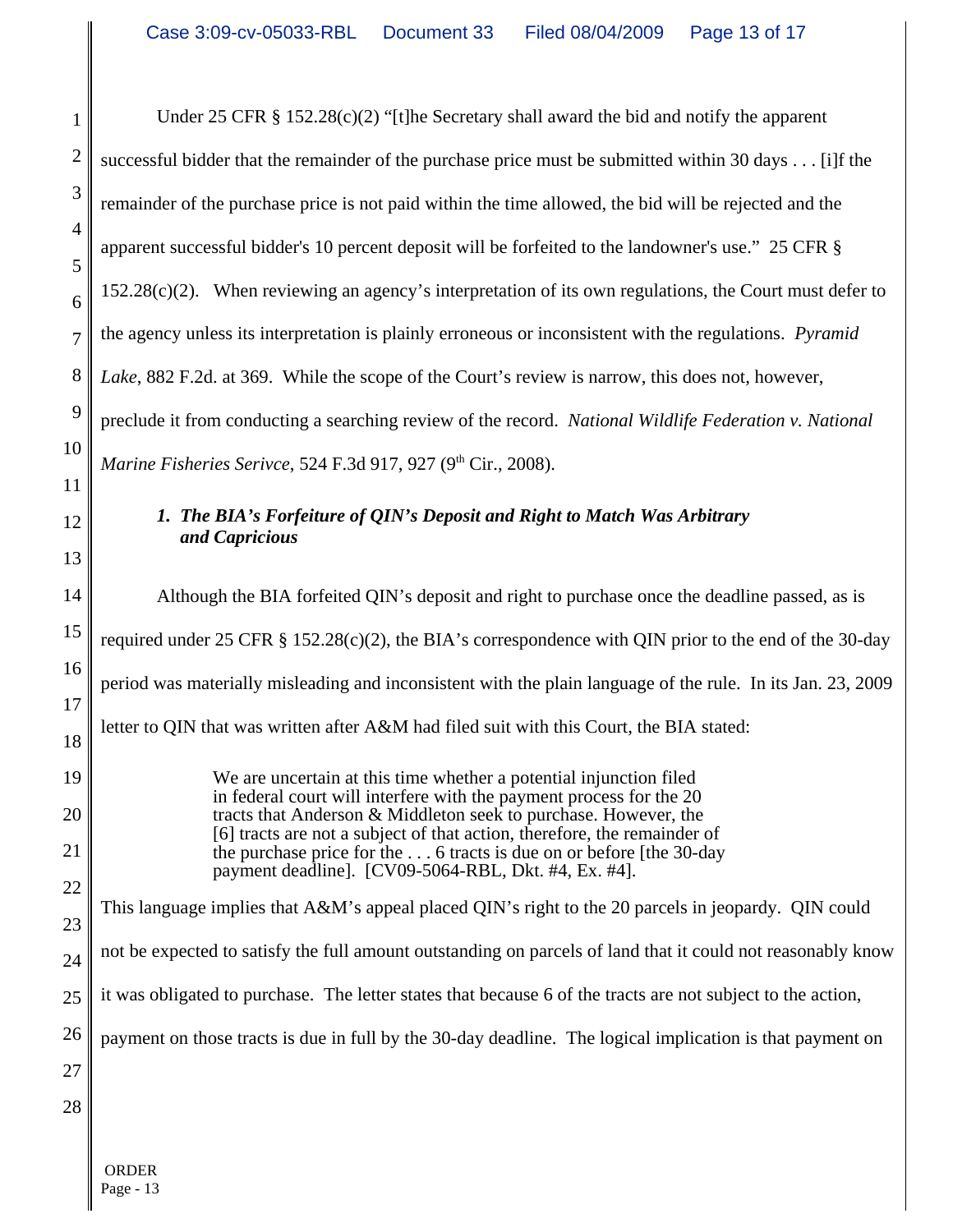2 3 4 5 6 8 the other 20 parcels is not due by the stated payment period, or, at the very least, that the due date for those parcels is now unknown. Moreover, nothing in the letter reaffirms the BIA's expectation that it receive full payment for these parcels by or before the payment date or of the consequences if full payment is not made. This was the final notice given QIN prior to the payment deadline. Because the BIA's letter made QIN's deadline for payment uncertain, and did not explain the consequences of failing to pay, the BIA acted arbitrarily and capriciously when it abruptly forfeited QIN's deposit and right to purchase at the end of the 30-day payment period.

1

7

9

10

19

20

21

22

# *2. The Purpose of the Statute Supercedes the Agency's Interpretation of the Regulations*

11 12 13 14 15 16 17 18 The plain language of 25 CFR § 152.28(c)(2) does not of itself conflict with the language or purpose of 25 U.S.C. § 2201 *et. seq*. However, based on the facts presented, the BIA's actions and interpretation of the regulation are incongruous with the underlying purpose of the statute. Permitting the BIA to forfeit QIN's deposit and right to purchase would work to circumvent the express intent of Congress to further tribal consolidation of fractionalized Indian lands under ILCA.<sup>18</sup> ILCA and its subsequent amendments are remedial measures intended to further Native American interests. As the IBIA noted in its decision:

> The clear focus of [ILCA and its subsequent amendments] was to facilitate the transfer of interests in Indian trust lands to Indians and to tribal entities, not only to reduce the fractionation of Indian ownership but to perpetuate Indian ownership of the lands and to restore lands that originally were tribal lands to tribal status. The right-to-match provision of subsection 2216(f)

<sup>23</sup> 24 25 26 27 18 The Indian Land Consolidation Act (ILCA) and the American Indian Probate Reform Act's (AIPRA) amendments to ILCA exemplify Congress<sup>'</sup> desire to promote tribal sovereignty through consolidation of fractionalized tribal interests. These acts codified what is now 25 U.S.C. § 2201, *et seq.* Congress enacted ILCA in 1983 to address Indian land fractionation problems . . . Further amendments to *"Congress"* ILCA were enacted in 2000 (Public Law 106- 462). The purpose of the 2000 amendments was to prevent further fractionation of Indian trust allotments, consolidate fractional interests and their ownership into usable parcels, consolidate those interests in a manner that enhances tribal sovereignty, promote tribal self-sufficiency and self-determination, and reverse the effects of the allotment policy on Indian tribes." H.R. Rep. 108-656, P.L. 108-374, American Indian Probate Reform Act of 2004, Sept. 7, 2004.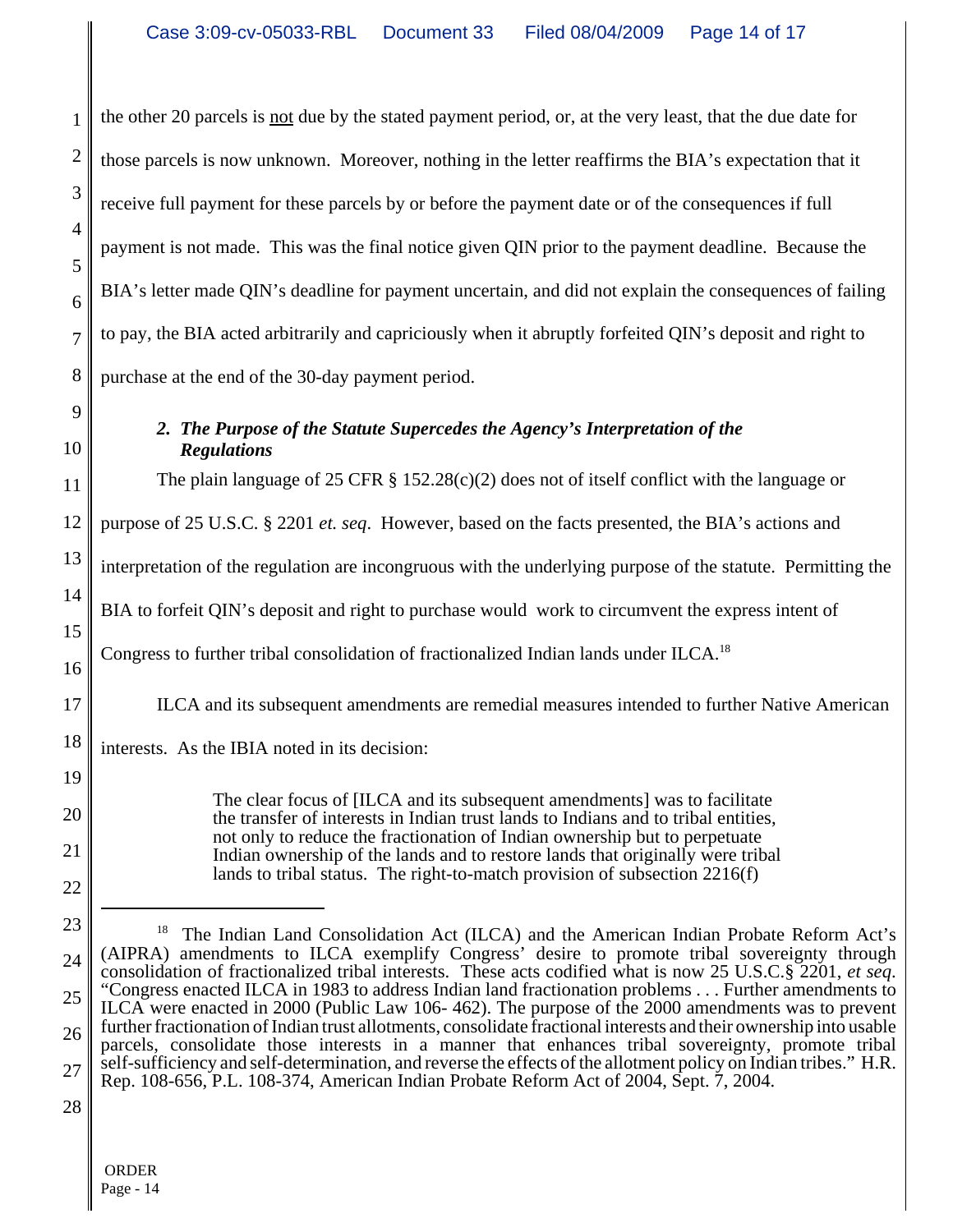provides tribes with the opportunity to restore their original tribal land base. *Quinault Indian Nation v. Bureau of Indian Affairs*, 48 IBIA 186, 203, 2008 WL 5539400 (I.B.I.A.). [C09-5064-RBL, Dkt. # 4-3 at 18].

The Supreme Court has held that remedial statutes should be broadly construed to effectuate their purposes. *Bryan v. Itasca County*, 426 U.S. 373, 392 (1976). [Dkt. #25 at 17].<sup>19</sup> As such, § 2216(f) should be construed broadly so as to effectuate QIN's efforts to consolidate tribal lands. Under this liberal construction and given the specific circumstances of the case, deference to the agency decision to forfeit QIN's deposit and right to purchase would unduly circ2.00umvent the Congress' intent under ILCA to promote tribal consolidation of fractionalized Native American lands. The Court is not willing to prevent QIN from asserting these rights based on the fact its TRO was filed one day late.

### *III. Conclusion*

The findings of the IBIA were not arbitrary or capricious. QIN had a statutory right to match the highest bid, but did not have the right to preempt the bidding process and purchase trust allotments at an appraised fair market value. The IBIA's decision is affirmed in its entirety.

17 18 19 20 21 22 However, upon the record presented, this Court finds the BIA has failed to discharge its obligations to QIN under the Indian Land Consolidation Act, and the Agency's own administrative regulations. The BIA acted arbitrarily and capriciously when it forfeited QIN's deposit and right to purchase the 20 allotments subsequent to the IBIA decision. QIN's interest in the consolidation of tribal lands under ILCA is not served when it is precluded from purchasing the land based on a procedural

24 25 26 27 <sup>19</sup> The Ninth Circuit has held that ambiguous provisions in legislation intended to benefit Native American interests should generally be construed in the Native Americans' favor. In a case involving a tax exemption statute for Native Americans, the Court analogized its construction in favor of the tribe "to the long established principle that ambiguities used in treaties with the Indians should not be construed against the tribes. *Hoonah Indian Ass'n v. Morrison*, 170 F.3d 1223, 1228 (9<sup>th</sup> Cir.1999) (citing *Choate v. Trapp*, 224 U.S. 665, 675, 32 S.Ct. 565, 56 L.Ed. 941 (1912))

28

23

1

2

3

4

5

6

7

8

9

10

11

12

13

14

15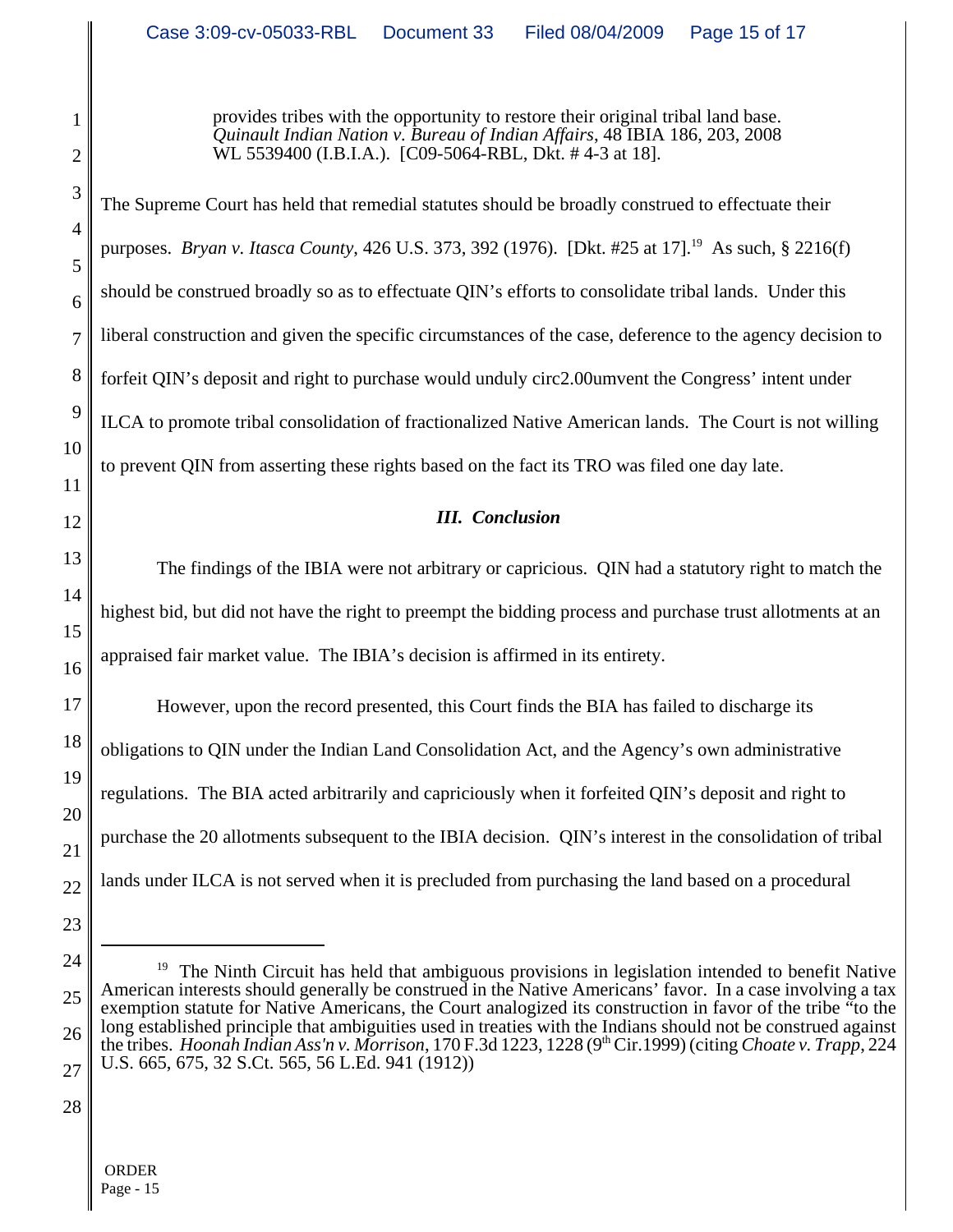technicality, when QIN made it clear prior to the deadline that it contested the process and purchase price of the sale and the BIA acknowledged that the existence of a lawsuit challenging the IBIA decision jeopardized the 30-day payment period.

As such, the BIA's forfeiture of QIN's deposit and right to purchase are vacated. It is also the Court's understanding that QIN intends to purchase the 20 trust allotments, even if it must match A&M's bid price. QIN shall have 30 days from the date of this Order to match A&M's bid on the allotments and tender the full purchase price for those parcels. QIN's \$100,000.00 bond posted by order of this Court pursuant to Fed. R. Civ. P. 65 shall be returned to QIN. A&M's deposit of \$439,102.60 shall be returned, and QIN's deposit shall be credited toward the purchase price of the 20 trust allotments. If QIN fails to pay the remaining balance in 30-day period, its deposit shall be forfeited and A&M will be granted the purchase rights to the 20 parcels.

QIN's Motion for Summary Judgment [Dkt. # 25] is GRANTED and the Governments Cross-Motion for Summary Judgment [Dkt. # 28] is DENIED concerning the forfeiture of QIN's deposit and right to purchase the 20 parcels. QIN's Motion for Summary Judgment is DENIED and the Government's Cross-Motion for Summary Judgment is GRANTED concerning the IBIA's decision affirming the validity of the bidding process and QIN's statutory right to match. The Temporary Restraining Order is DISSOLVED and all other claims are DISMISSED.

IT IS SO ORDERED.

Dated this  $4<sup>th</sup>$  day of August, 2009

Ronald B. Leightun

RONALD B. LEIGHTON